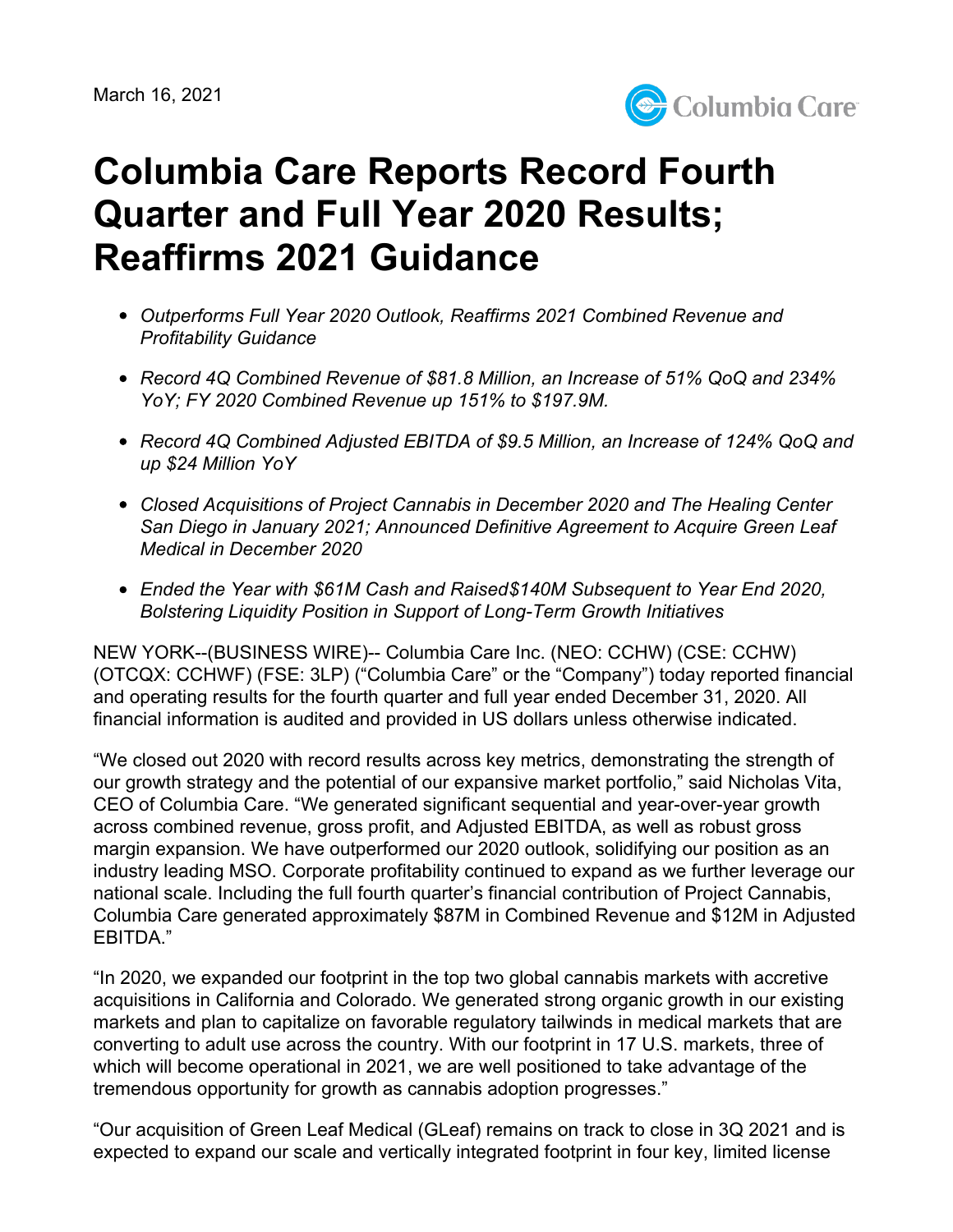markets - Maryland, Ohio, Virginia, and Pennsylvania, where we will become one of the largest fully-integrated operators in each state. We are also on track to open the first colocated medical and adult-use dispensary in Boston in 2Q 2021, and recently launched adult-use sales in Arizona. In 2021, we will leverage our vertically integrated national platform for key branding initiatives, both at the product level and in our stores. We will be rolling out several of our nationally-recognized, trusted brands across our markets and introducing a more approachable, more curated retail experience at our dispensaries to redefine the customer journey. We are excited to employ the many levers we have to drive outsized growth and margin expansion in 2021."

Fourth quarter 2020 combined and reported results include one full quarter of contribution from The Green Solution (TGS) in Colorado, which the Company acquired on September 1, 2020, as well as partial contribution from Project Cannabis, which the Company acquired on December 2, 2020.

|                                            | Q4 2020      |                           | Q3 2020 |                           | Q4 2019   | % QoQ          | % YoY    |
|--------------------------------------------|--------------|---------------------------|---------|---------------------------|-----------|----------------|----------|
| <b>Combined Results</b>                    |              |                           |         |                           |           |                |          |
| Revenue                                    | \$<br>81,799 | \$                        | 54,162  | \$                        | 24,524    | 51%            | 234%     |
| Adj. Gross Profit <sup>[1]</sup>           | \$<br>33,976 | \$                        | 21,157  | \$                        | 6,017     | 61%            | 465%     |
| Adj. Gross Margin <sup>[1]</sup>           | 42%          |                           | 39%     |                           | 25%       | 248 bps        | 1700 bps |
| Adj. EBITDA                                | \$<br>9,468  | \$                        | 4,226   | \$                        | (14, 330) | 124%           | N/A      |
| <b>Pro Forma Revenue</b>                   |              |                           |         |                           |           |                |          |
| Revenue                                    | \$<br>86,876 |                           | N/A     |                           | N/A       | N/A            | N/A      |
| <b>As Reported</b>                         |              |                           |         |                           |           |                |          |
| Revenue                                    | \$<br>76,064 | $\boldsymbol{\mathsf{S}}$ | 48,703  | \$                        | 23,172    | 56%            | 228%     |
| <b>Gross Profit</b>                        | \$<br>30,368 | \$                        | 17,231  | $\boldsymbol{\mathsf{S}}$ | 5,489     | 76%            | 453%     |
| <b>Gross Margin</b>                        | 40%          |                           | 35%     |                           | 24%       | 454 bps        | 1623 bps |
| Adj. EBITDA                                | \$<br>8,303  | \$                        | 3,077   | \$                        | (13, 911) | 170%           | N/A      |
| Cash                                       | \$<br>61,111 | \$                        | 42,142  | \$                        | 47,464    | 45%            | 29%      |
| <b>Full Year 2020 Financial Highlights</b> |              |                           |         |                           |           |                |          |
|                                            |              |                           |         | <b>FY 2020</b>            |           | <b>FY 2019</b> | % YoY    |
| <b>Combined Results</b>                    |              |                           |         |                           |           |                |          |
| Revenue                                    |              |                           | \$      | 197,909                   | \$        | 78,811         | 151%     |
| Adj. Gross Profit <sup>[1]</sup>           |              |                           | \$      | 76,109                    | \$        | 21,137         | 260%     |
| Adj. Gross Margin <sup>[1]</sup>           |              |                           |         |                           | 38%       | 27%            | 1164 bps |

 $\frac{1}{2}$  (905)  $\frac{1}{2}$  (47,355) 98%

# **Fourth Quarter 2020 Financial Highlights 1** *(in \$ thousands, excl. margin items):*

#### **Pro Forma Revenue**

Adi. EBITDA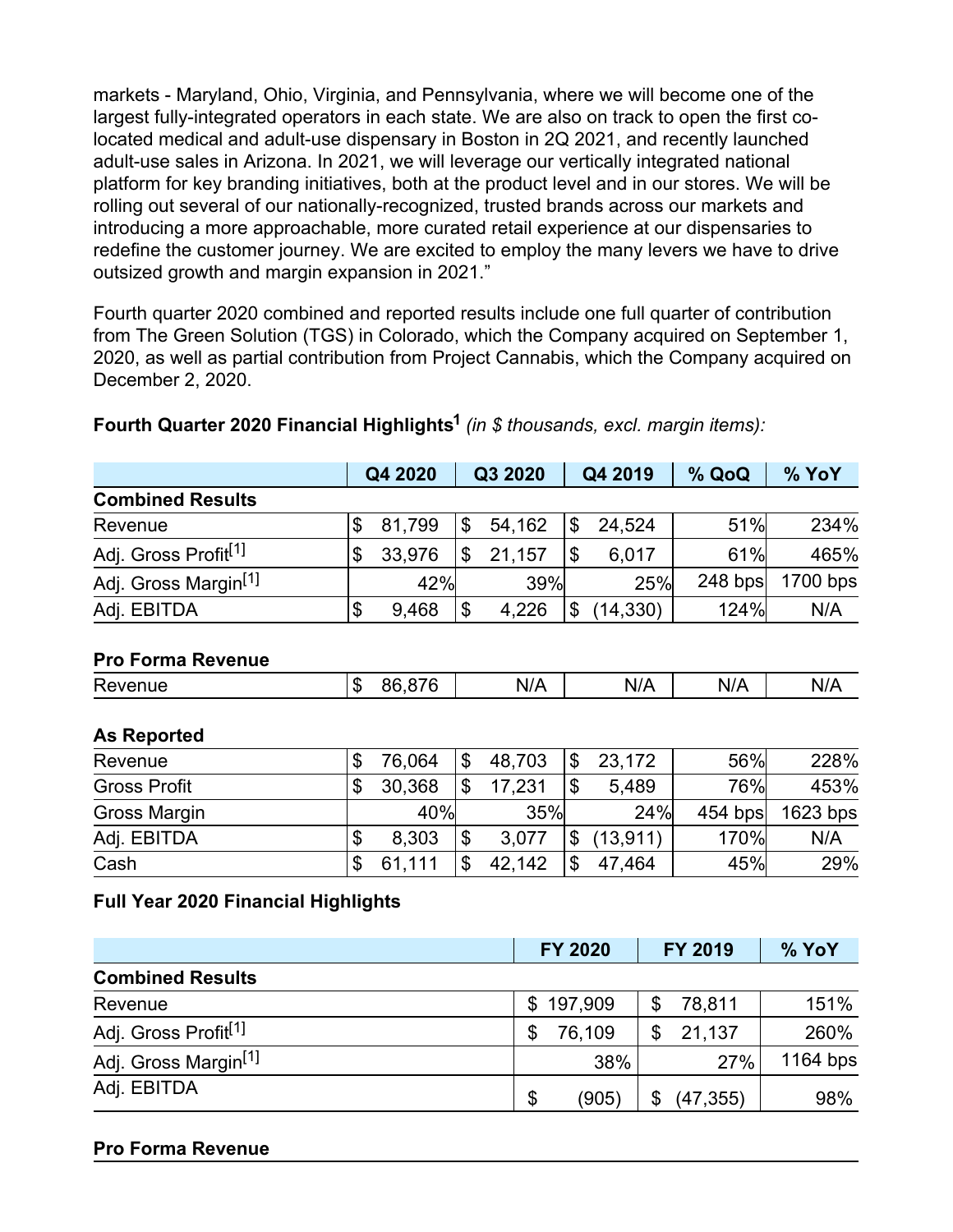| $\overline{\phantom{0}}$<br>-----<br>Revenue | 290<br>௱<br>u<br>٠D<br>__ | $\mathbf{11A}$<br>M<br>-<br>. |  |
|----------------------------------------------|---------------------------|-------------------------------|--|
|                                              |                           |                               |  |

#### **As Reported**

| $\sim$ $\sim$ $\sim$ $\sim$ $\sim$ $\sim$ $\sim$ |    |           |                |            |
|--------------------------------------------------|----|-----------|----------------|------------|
| Revenue                                          |    | \$179,503 | \$<br>77,459   | 132%       |
| <b>Gross Profit</b>                              | \$ | 65,772    | 20,609         | 219%       |
| <b>Gross Margin</b>                              |    | 37%       | 27%            | $1003$ bps |
| Adj. EBITDA                                      | ъ  | (4, 138)  | \$<br>(46,936) | 91%        |

*[1] Excludes changes in fair value of biological assets and inventory sold for all periods presented, as well as \$1.8 million in Q3 2020 and \$1.4 million in Q4 2020 related to the write-up of inventory acquired in The Green Solution and Project Cannabis acquisitions, respectively.*

#### **Selected State Level Highlights:**

#### **Arizona:**

- Launched adult-use cannabis sales in Tempe and Prescott dispensaries in January 2021.
- Continue to accelerate development plans for increasing canopy and yield at Chino Valley facility, while driving efficiencies in biomass production and launching branded edible lines and other manufactured products in Tempe.

## **California:**

- Closed acquisition of Los Angeles-based Project [Cannabis](https://ir.col-care.com/news-events/press-releases/detail/106/columbia-care-completes-acquisition-of-project-cannabis) on December 2, 2020, adding four dispensaries and one 36,000sqft state-of-the-art cultivation facility; retail distribution to over 100 dispensaries statewide.
- In January 2021, closed acquisition of The [Healing](https://ir.col-care.com/news-events/press-releases/detail/111/columbia-care-expands-southern-california-presence-through) Center San Diego (THCSD), further enhancing the Company's retail presence, scale and other operational advantages from Project Cannabis and existing facilities in the State. Expanded THCSD's footprint and incremental point-of-sale stations in Q1 2021 as originally planned.
- Approximately one-third of market revenue derived from wholesale.
- Leveraging Project Cannabis' brand extension with Columbia Care's manufacturing facility in San Diego.
- *Pro forma, including a full quarter contribution of Project Cannabis, California approached breakeven in 4Q 2020.*

#### **Colorado**

- Continued strong retail growth trends and improved SKU mix between in-house and third-party brands.
- Optimized indoor and outdoor cultivation operations to increase plant count and yields; achieved record setting outdoor harvest of more than 42,000 lbs. of salable finished goods.
- Wholesale revenue up 37% sequentially in Q4, with product mix shifting to 75% finished goods.
- *Top five market by combined revenue and Adjusted EBITDA in 4Q 2020.*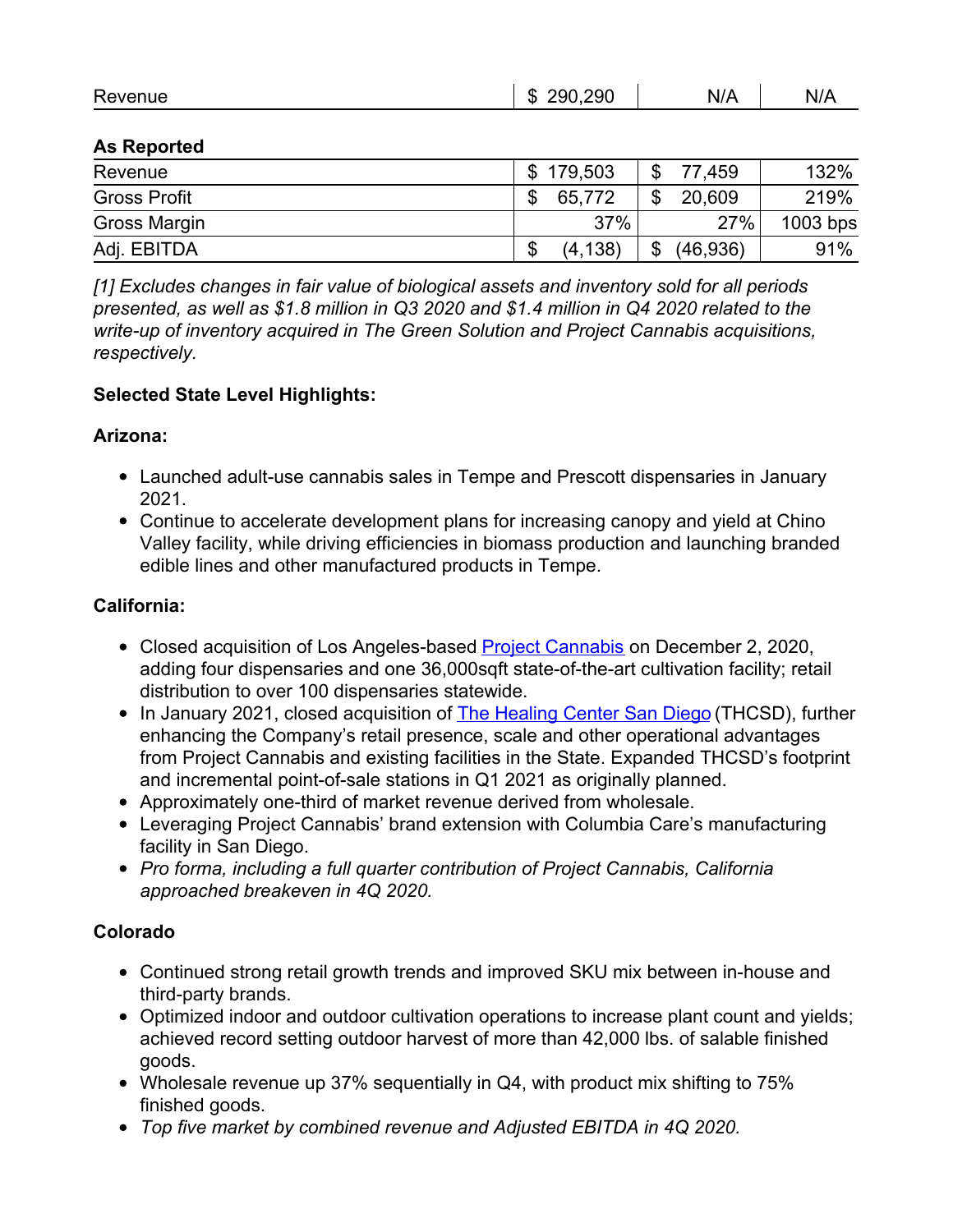# **Florida**:

- Revenue up more than 50% sequentially in 4Q 2020, signaling strong momentum for 2021 as operational improvements materialize.
- Increased cultivation yields and potency, with plans to add incremental canopy in 2H 2021.
- Improved retail customer engagement and loyalty program and grew overall medical patient count during 4Q 2020.
- Opened three new dispensaries in Brandon, Longwood and Delray in 4Q; opened 8 total dispensaries in 2020.

## **Illinois**:

- Revenue up more than 60% sequentially in 4Q 2020, signaling strong momentum for 2021.
- Multiple new SKUs being introduced in 2Q 2021, including edibles.
- Wholesale distribution to ~68% of the operators in the state.
- Villa Park (Chicagoland) dispensary adult-use sales have continued to grow since its launch in late 3Q 2020; Chicago (Jefferson Park) dispensary expansion expected to be completed by 3Q 2021.
- *Top five market by combined revenue and Adjusted EBITDA in 4Q 2020.*

## **Massachusetts**:

- Adult-use sales planned to commence in 2Q 2021 at downtown Boston co-located adult-use dispensary.
- Current plans to increase throughput for wholesale concentrates and edibles through automation in 1Q 2021, and increase throughput for wholesale flower derivatives through automation in 2Q 2021. Wholesale represented 7% of revenue in 4Q 2020 and is trending similarly for 1Q 2021.
- *Top five market by combined revenue and Adjusted EBITDA in 4Q 2020.*

## **New Jersey:**

- Commenced dispensary operations in June 2020.
- Harvests from phases two and three of planned canopy expansions are expected to commence in 2Q 2021 and 3Q 2021, respectively.
- Two additional dispensaries expected to open in 2Q and 3Q 2021, bringing total to the state maximum of three.
- Targeting approximately \$24 million of capex for two additional dispensaries and canopy expansions in 2021; we have secured a second facility providing 300,000sqft of canopy, manufacturing, and distribution space to support medical and adult-use.
- Adult-use sales are not considered in 2021 guidance; provide upside to 2021 financial outlook.

# **Ohio:**

- First cultivation wholesale in June 2020; first manufacturing wholesale commenced in 4Q 2020; now delivering to 83% of open dispensaries.
- Revenue growth of 450% YoY (4Q 2020 v. 4Q 2019) and 20% sequentially (4Q 2020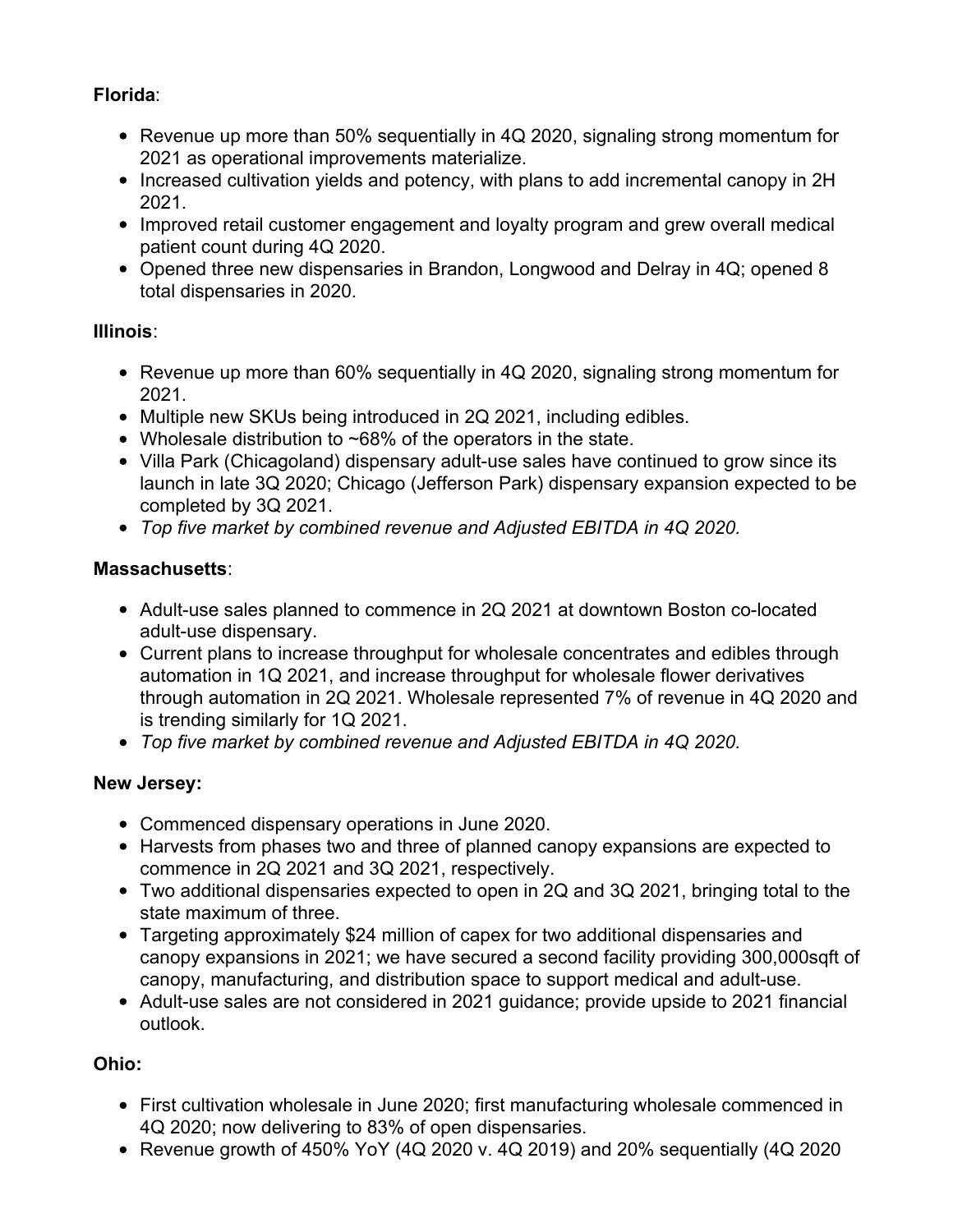v. 3Q 2020), with majority of 2020 revenue from dispensaries as wholesale ramps.

- Cultivation canopy expansion under way.
- *Top five market by combined revenue and Adjusted EBITDA in 4Q 2020.*

#### **Pennsylvania**:

- Increased operational hours at retail by 25% and expanded number of point-of-sale stations.
- Positioned to be the largest wholesaler in the state following acquisition of GLeaf in 3Q 2021, with more than 274,000sqft of cultivation capacity by the end of 2021 distributing to approximately 85% of open dispensaries.
- *Top five market by combined revenue and Adjusted EBITDA in 4Q 2020.*

#### **Virginia**:

- Opened first medical dispensary in late December 2020; Columbia Care remains one of only four licensed operators in the state.
- Expect wholesale to begin in March 2021, with the potential for approved flower product sales in 3Q 2021.
- Plans to open an additional dispensary in September 2021 and accelerate four additional dispensary openings by year-end, for a total statewide retail footprint of six dispensaries.
- When combined with GLeaf, the Company will have 147,000sqft of cultivation and manufacturing capacity.

## **2021 Outlook**

| <b>Metric</b>                   | <b>Pro Forma Guidance</b> |
|---------------------------------|---------------------------|
| <b>Combined Revenue</b>         | \$500M - \$530M           |
| <b>Combined Adjusted Gross</b>  |                           |
| Margin                          | $47% +$                   |
| <b>Combined Adjusted EBITDA</b> | \$95M - \$105M            |

Columbia Care's 2021 outlook is based on current trends and is consistent with forecast previously disclosed on March 3, 2021.

Columbia Care's pro forma 2021 outlook assumes the Company's pending acquisition of GLeaf closes in the 3<sup>rd</sup> quarter but does not include any contribution from future acquisitions nor does it assume any changes in the regulatory environment in markets where Columbia Care currently operates, such as the pending adult-use program in New Jersey. The outlook also excludes markets where a conversion from medical only to adult use is under consideration by the Governor and/or legislature, such as New York and Virginia. See "Caution Concerning Forward-Looking Statements" below for further discussion.

#### **Conference Call and Webcast Details**

The Company will host a conference call on Tuesday, March 16, 2021 at 8:00 a.m. ET to discuss its full financial and operating results for the fourth quarter and full year 2020.

To access the live conference call via telephone, please dial 1-877-407-8914 (US Callers) or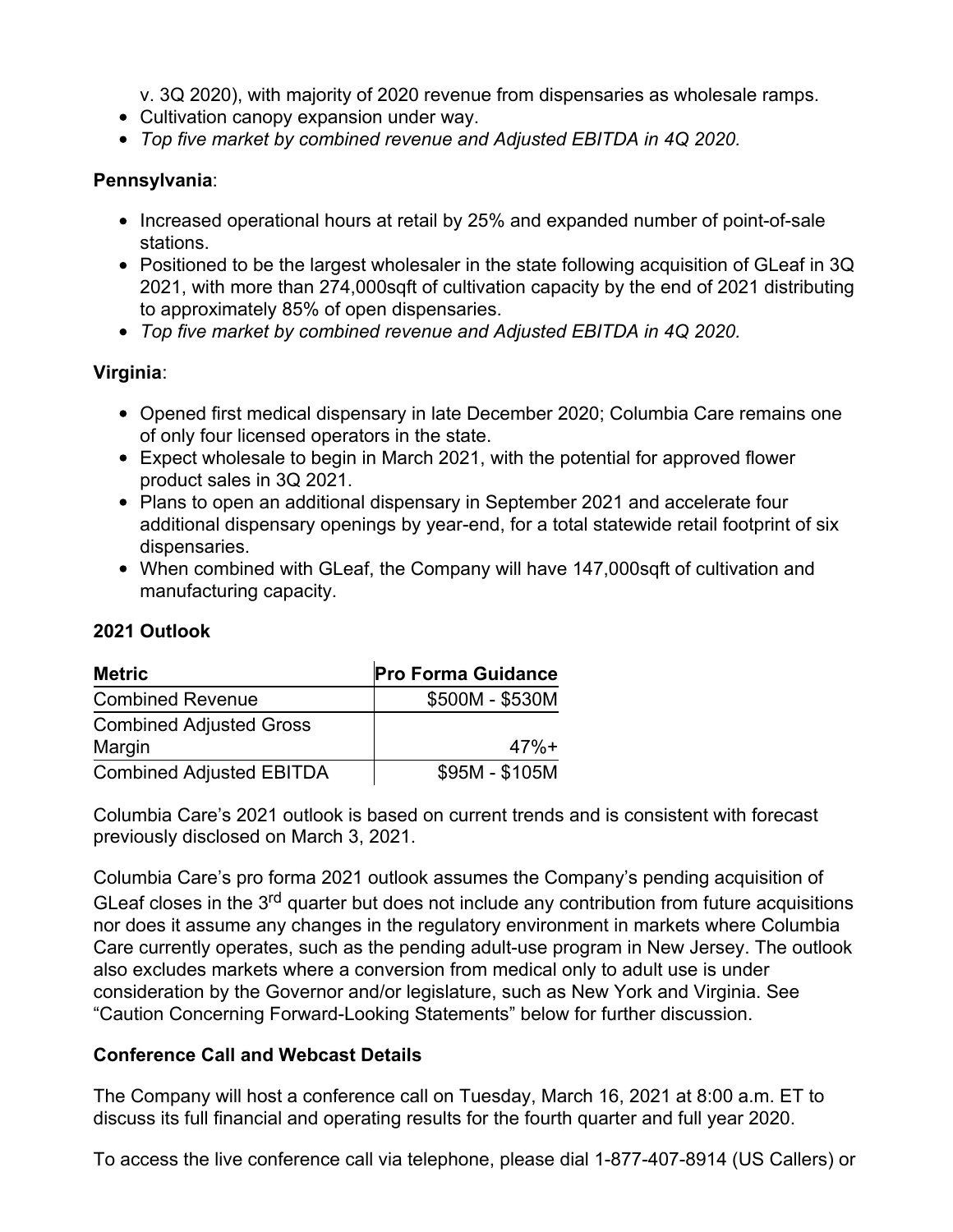1-201-493-6795 (international callers). A live audio webcast of the call will also be available in the Investor Relations section of the Company's website at <https://ir.col-care.com/> or at <https://78449.themediaframe.com/dataconf/productusers/colc/mediaframe/43954/indexl.html>.

A replay of the audio webcast will be available in the Investor Relations section of the Company's website approximately 2 hours after completion of the call and will be archived for 30 days.

## **Non-IFRS Financial Measures**

In this press release, Columbia Care refers to certain non-IFRS financial measures, Combined Revenue, Adjusted EBITDA, Combined Adjusted EBITDA, gross profit excluding changes in fair value of biological assets and inventory sold and Combined Gross Profit excluding changes in fair value of biological assets and inventory sold. These measures do not have any standardized meaning prescribed by IFRS and may not be comparable to similar measures presented by other companies. Columbia Care considers certain non-IFRS measures to be meaningful indicators of the performance of its business. A reconciliation of such non-IFRS financial measures to their nearest comparable IFRS measure is included in this press release and a further discussion of some of these items is contained in the Company's Management's Discussion and Analysis for the year ended December 31, 2020.

# **About Columbia Care Inc.**

Columbia Care is one of the largest and most experienced cultivators, manufacturers and providers of medical and adult use cannabis products and related services with licenses in 18 U.S. jurisdictions and the EU. Columbia Care operates 114 facilities<sup>1</sup> including 87 dispensaries and 27 cultivation and manufacturing facilities. Columbia Care is one of the original providers of medical cannabis in the United States, and continues to deliver an industry-leading, patient-centered medicinal cannabis operation that has quickly expanded into the adult use market as a premier operator. The company currently offers products spanning flower, edibles, oils, and tablets, and manufactures popular brands including Seed & Strain, Amber and Platinum Label CBD. With more than four million sales transactions since its inception in 2012, Columbia Care is known for setting the standard for compassion, professionalism, quality, care, and innovation in the rapidly expanding cannabis industry. For more information on Columbia Care, please visit [www.col-care.com.](http://www.col-care.com)

*<sup>1</sup> Combined Results include dispensary and manufacturing operations in Ohio. Consolidation of these businesses will follow closing of executed purchase option agreements which are subject to regulatory review. Pro Forma financial results include impact of Project Cannabis for the full fourth quarter of 2020, and impact of Project Cannabis and The Green Solution for the full year of 2020.*

*<sup>2</sup> Pro forma facilities either open or under development.*

# **Caution Concerning Forward-Looking Statements**

This press release contains certain statements that constitute forward-looking information within the meaning of applicable securities laws ("forward-looking statements"). Statements concerning Columbia Care's objectives, goals, strategies, priorities, intentions, plans, beliefs, expectations and estimates, and the business, operations, financial performance and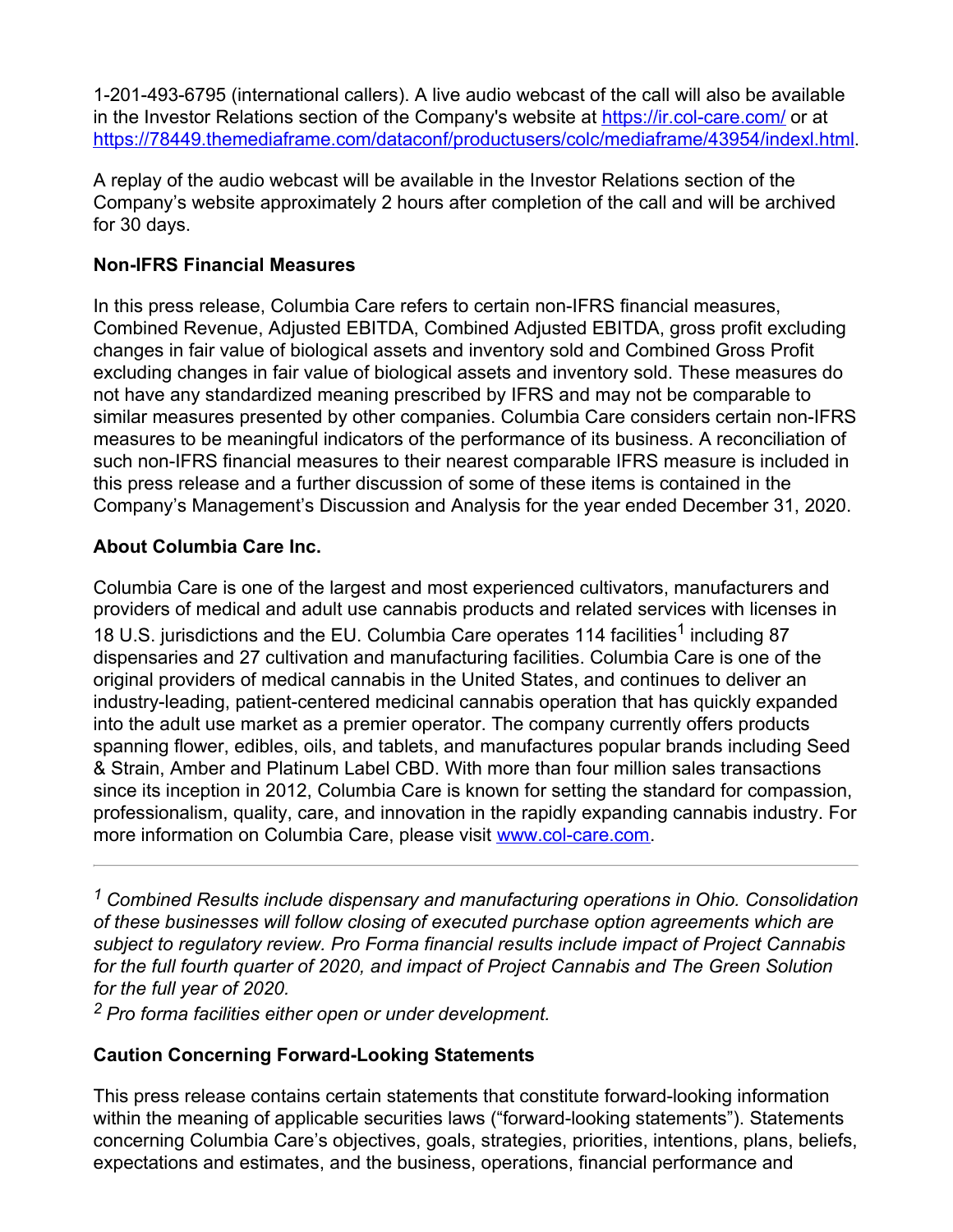condition of Columbia Care as well as statements under the heading "2021 Outlook" are forward-looking statements. The words "believe", "expect", "anticipate", "estimate", "intend", "may", "will", "would", "could", "should", "continue", "plan", "goal", "objective", and similar expressions and the negative of such expressions are intended to identify forward-looking statements, although not all forward-looking statements contain these identifying words.

Certain material factors and assumptions were applied in providing these forward-looking statements. Forward-looking information involves numerous assumptions, including assumptions on revenue and expected gross margins, capital allocation, EBITDA break even targets and other financial results; growth of its operations via expansion, for the effects of any transactions; expectations for the potential benefits of any transactions including the acquisition of Green Leaf Medical; statements relating to the business and future activities of, and developments related to, the Company after the date of this press release, including such things as future business strategy, competitive strengths, goals, expansion and growth of the Company's business, operations and plans; expectations that planned acquisitions (including the acquisition of Green Leaf Medical) will be completed as previously announced; expectations regarding cultivation and manufacturing capacity; expectations regarding receipt of regulatory approvals; expectations that licenses applied for will be obtained; potential future legalization of adult-use and/or medical cannabis under U.S. federal law; expectations of market size and growth in the U.S. and the states in which the Company operates; expectations for other economic, business, regulatory and/or competitive factors related to the Company or the cannabis industry generally; and other events or conditions that may occur in the future. Forward-looking statements may relate to future financial conditions, results of operations, plans, objectives, performance or business developments. These statements speak only as at the date they are made and are based on information currently available and on the then current expectations. Holders of securities of the Company are cautioned that forward-looking statements are not based on historical facts but instead are based on reasonable assumptions and estimates of management of the Company at the time they were provided or made and involve known and unknown risks, uncertainties and other factors which may cause the actual results, performance or achievements of the Company, as applicable, to be materially different from any future results, performance or achievements expressed or implied by such forward-looking statements, including, but not limited to, risks and uncertainties related to: the available funds of the Company and the anticipated use of such funds; the availability of financing opportunities; legal and regulatory risks inherent in the cannabis industry; risks associated with economic conditions, dependence on management and currency risk; risks relating to U.S. regulatory landscape and enforcement related to cannabis, including political risks; risks relating to anti-money laundering laws and regulation; other governmental and environmental regulation; public opinion and perception of the cannabis industry; risks related to contracts with third-party service providers; risks related to the enforceability of contracts; reliance on the expertise and judgment of senior management of the Company, and ability to retain such senior management; risks related to proprietary intellectual property and potential infringement by third parties; risks relating to the management of growth; increasing competition in the industry; risks inherent in an agricultural business; risks relating to energy costs; risks associated to cannabis products manufactured for human consumption including potential product recalls; reliance on key inputs, suppliers and skilled labor; cybersecurity risks; ability and constraints on marketing products; fraudulent activity by employees, contractors and consultants; tax and insurance related risks; risks related to the economy generally; risk of litigation; conflicts of interest; risks relating to certain remedies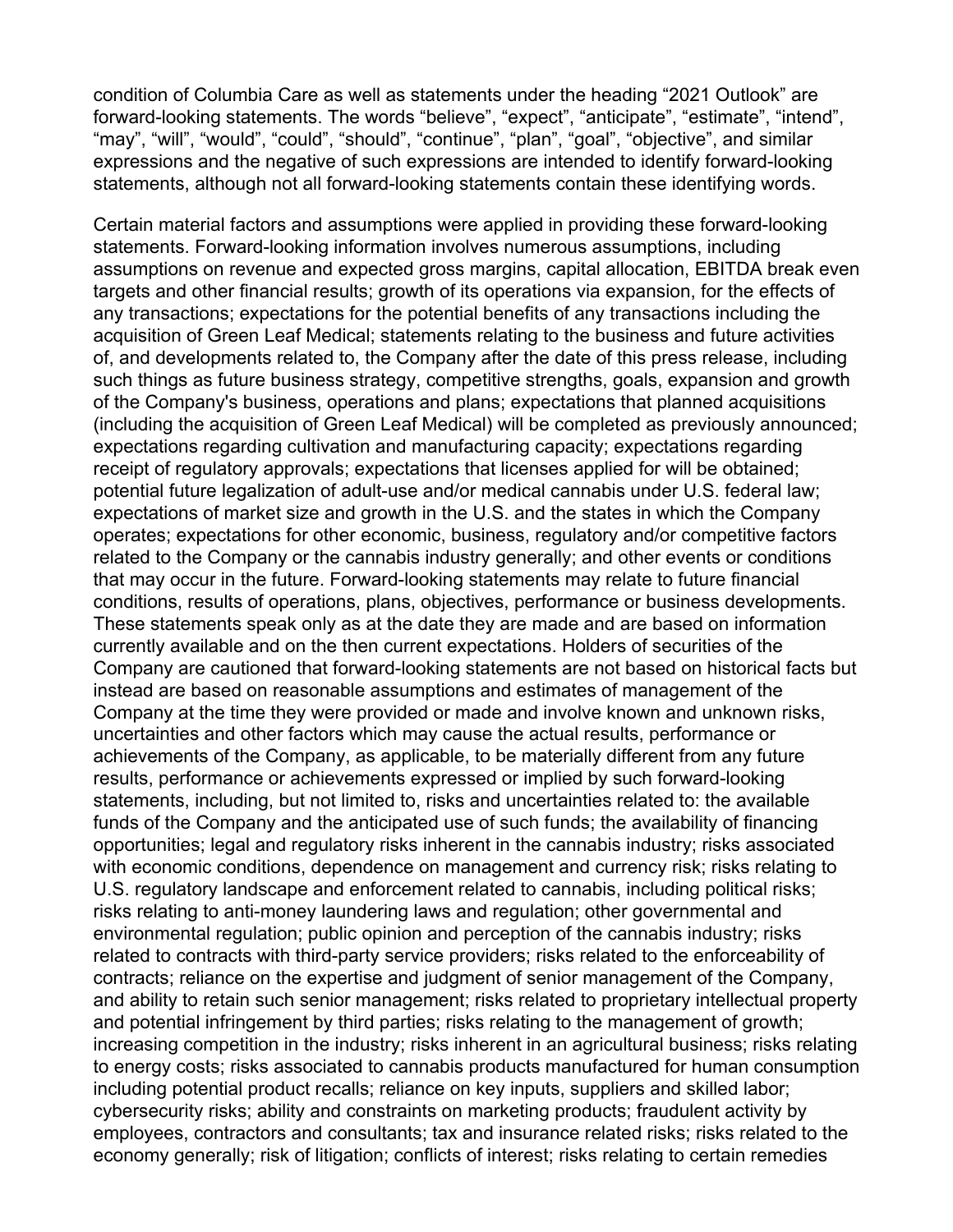being limited and the difficulty of enforcement of judgments and effect service outside of Canada; risks related to future acquisitions or dispositions; sales by existing shareholders; limited research and data relating to cannabis; as well as those risk factors discussed under "Risk Factors" in Columbia Care's Annual Information Form dated March 31, 2020 and filed with the applicable Canadian securities regulatory authorities on SEDAR at [www.sedar.com](http://www.sedar.com), in the Company's Annual Information Form, and as described from time to time in documents filed by the Company with Canadian securities regulatory authorities.

The purpose of forward-looking statements is to provide the reader with a description of management's expectations, and such forward-looking statements may not be appropriate for any other purpose. In particular, but without limiting the foregoing, disclosure in this press release as well as statements regarding the Company's objectives, plans and goals, including future operating results and economic performance may make reference to or involve forward-looking statements. Although the Company believes that the expectations reflected in such forward-looking statements are reasonable, it can give no assurance that such expectations will prove to have been correct. A number of factors could cause actual events, performance or results to differ materially from what is projected in the forwardlooking statements. No undue reliance should be placed on forward-looking statements contained in this press release. Such forward-looking statements are made as of the date of this press release. Columbia Care undertakes no obligation to update or revise any forwardlooking statements, whether as a result of new information, future events or otherwise, except as required by applicable law. The Company's forward-looking statements are expressly qualified in their entirety by this cautionary statement.

This news release contains future-oriented financial information and financial outlook information (collectively, "FOFI") about Columbia Care's combined revenue, combined gross margins and combined adjusted EBITDA, all of which are subject to the same assumptions, risk factors, limitations, and qualifications as set forth in the above paragraph. FOFI contained in this document was approved by management as of the date of this document and was provided for the purpose of providing further information about Columbia Care's future business operations. Columbia Care disclaims any intention or obligation to update or revise any FOFI contained in this document, whether because of new information, future events or otherwise, unless required pursuant to applicable law. Readers are cautioned that the FOFI contained in this document should not be used for purposes other than for which it is disclosed herein.

#### **TABLE 1 - CONDENSED CONSOLIDATED STATEMENTS OF OPERATIONS**

(in US \$ thousands, except share and per share figures, unaudited)

|            |     | <b>Three Months Ended</b> |           | <b>Year Ended</b>                                                      |           |  |  |
|------------|-----|---------------------------|-----------|------------------------------------------------------------------------|-----------|--|--|
|            |     |                           |           | December 31, 2020 December 31, 2019 December 31, 2020 December 31, 201 |           |  |  |
|            |     |                           |           |                                                                        |           |  |  |
| Revenue    | \$. | 76,064 \$                 | 23,172 \$ | 179,503 \$                                                             | 77,459    |  |  |
| Production |     |                           |           |                                                                        |           |  |  |
| costs      |     | (45,696)                  | (17,683)  | (113, 731)                                                             | (56, 850) |  |  |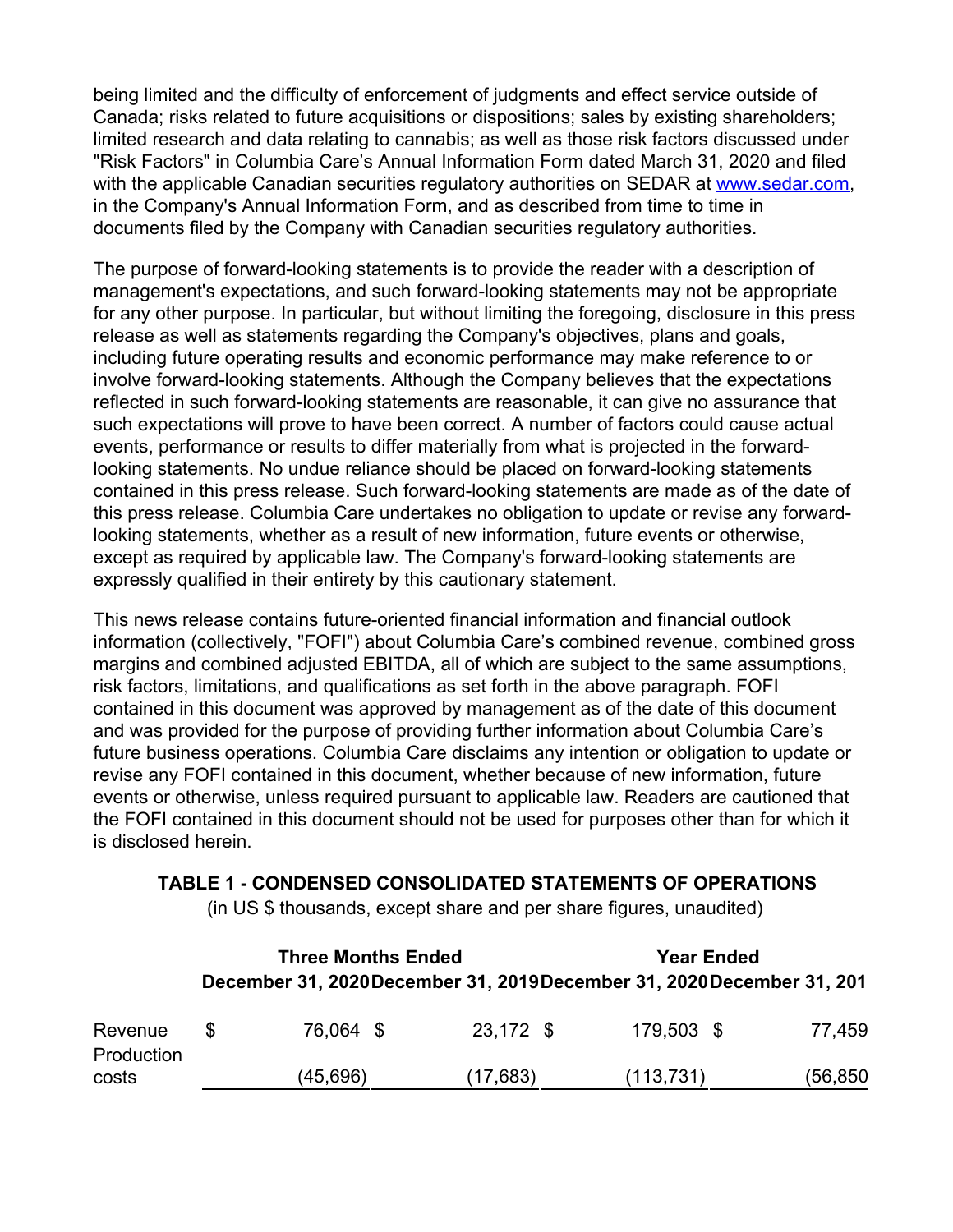| Gross profit<br>before fair<br>value                   |                   |                |                 |             |
|--------------------------------------------------------|-------------------|----------------|-----------------|-------------|
| adjustments                                            | 30,368            | 5,489          | 65,772          | 20,609      |
| Fair value<br>adjustments<br>biological                |                   |                |                 |             |
| assets, net                                            | (12,092)          | 12,662         | 205             | 16,252      |
| Gross profit                                           | 18,276            | 18,151         | 65,977          | 36,861      |
| Operating                                              |                   |                |                 |             |
| expenses                                               | (45, 278)         | (34, 738)      | (140, 074)      | (129, 751)  |
| Loss from                                              |                   |                |                 |             |
| operations                                             | (27,002)          | (16, 587)      | (74, 097)       | (92, 890)   |
| Other                                                  |                   |                |                 |             |
| expense, net                                           | (51, 291)         | (788)          | (62, 768)       | (964)       |
| Income tax                                             |                   |                |                 |             |
| (benefit)                                              |                   |                |                 |             |
| expense                                                | 4,614             | (10, 641)      | 3,665           | (12, 874)   |
| Net loss                                               | (73, 679)         | (28, 016)      | (133, 200)      | (106, 728)  |
| Net loss                                               |                   |                |                 |             |
| attributable                                           |                   |                |                 |             |
| to non-<br>controlling                                 |                   |                |                 |             |
| interests                                              | (18,002)          | (2, 192)       | (22, 424)       | (4, 139)    |
| Net loss                                               |                   |                |                 |             |
| attributable                                           |                   |                |                 |             |
| to Columbia                                            |                   |                |                 |             |
| Care                                                   |                   |                |                 |             |
| shareholders \$                                        | $(55,677)$ \$     | $(25, 824)$ \$ | $(110, 776)$ \$ | (102, 589)  |
| Weighted<br>average<br>common<br>shares<br>outstanding |                   |                |                 |             |
| - basic and                                            |                   |                |                 |             |
| diluted                                                | 264,966,556       | 216,424,962    | 232,576,117     | 209,992,187 |
| Earnings per<br>common                                 |                   |                |                 |             |
| share                                                  |                   |                |                 |             |
| attributable                                           |                   |                |                 |             |
| to Columbia                                            |                   |                |                 |             |
| Care                                                   |                   |                |                 |             |
| shareholders                                           |                   |                |                 |             |
|                                                        |                   |                |                 |             |
| basic and                                              |                   |                |                 |             |
| diluted                                                | \$<br>$(0.21)$ \$ | $(0.12)$ \$    | $(0.48)$ \$     | (0.49)      |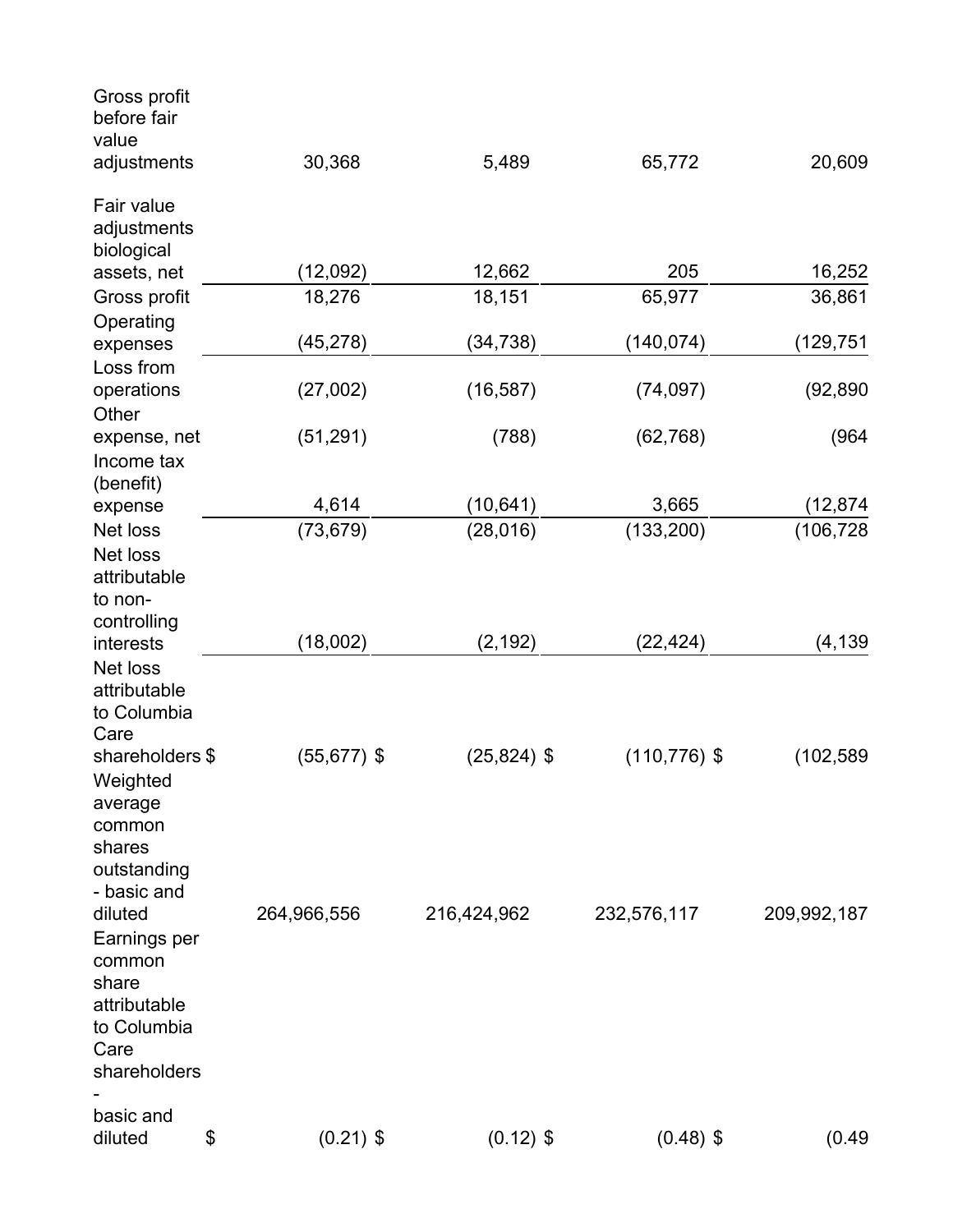# **TABLE 2 - RECONCILIATION OF IFRS TO NON-IFRS MEASURES**

(in US \$ thousands, unaudited)

|                                                                           | <b>Three Months Ended</b><br>December 31, 2020 December 31, 2019 December 31, 2020 December 31, 20 |           |    |               |  |                | <b>Year Ended</b> |                |  |
|---------------------------------------------------------------------------|----------------------------------------------------------------------------------------------------|-----------|----|---------------|--|----------------|-------------------|----------------|--|
| Net loss                                                                  | \$                                                                                                 | (73, 679) | \$ | $(28,016)$ \$ |  | $(133,200)$ \$ |                   | (106, 72)      |  |
| Income tax<br>expense<br>Depreciation                                     |                                                                                                    | (4,614)   |    | 10,641        |  | (3,665)        |                   | 12,87          |  |
| and<br>amortization<br>Net interest<br>and debt                           |                                                                                                    | 10,745    |    | 4,929         |  | 30,270         |                   | 15,18          |  |
| amortization                                                              |                                                                                                    | 7,042     |    | 524           |  | 13,831         |                   | 1,69           |  |
| <b>EBITDA</b>                                                             | \$                                                                                                 | (60, 506) | \$ | $(11,922)$ \$ |  | $(92, 764)$ \$ |                   | (76, 96)       |  |
| Share-based<br>compensation<br>Fair value<br>adjustments                  |                                                                                                    | 6,596     |    | 9,834         |  | 28,937         |                   | 34,37          |  |
| biological<br>assets, net<br>Fair value<br>mark-up for                    |                                                                                                    | 12,092    |    | (12,662)      |  | (205)          |                   | (16,2!)        |  |
| acquired<br>inventory<br>Adjustments<br>for acquisition<br>and other non- |                                                                                                    | 1,346     |    |               |  | 3,111          |                   |                |  |
| core costs<br>Fair value<br>changes on<br>derivative                      |                                                                                                    | 3,634     |    | 839           |  | 7,117          |                   | 8 <sup>°</sup> |  |
| liabilities                                                               |                                                                                                    | 9,189     |    |               |  | 11,745         |                   |                |  |
| Impairment on<br>disposal group                                           |                                                                                                    |           |    |               |  | 1,969          |                   |                |  |
| Indemnification<br>costs                                                  |                                                                                                    | 14,195    |    |               |  | 14,195         |                   |                |  |
| <b>Earnout liability</b><br>accrual                                       |                                                                                                    | 21,757    |    |               |  | 21,757         |                   |                |  |
| Listing fee<br>expense                                                    |                                                                                                    |           |    |               |  |                |                   | 11,07          |  |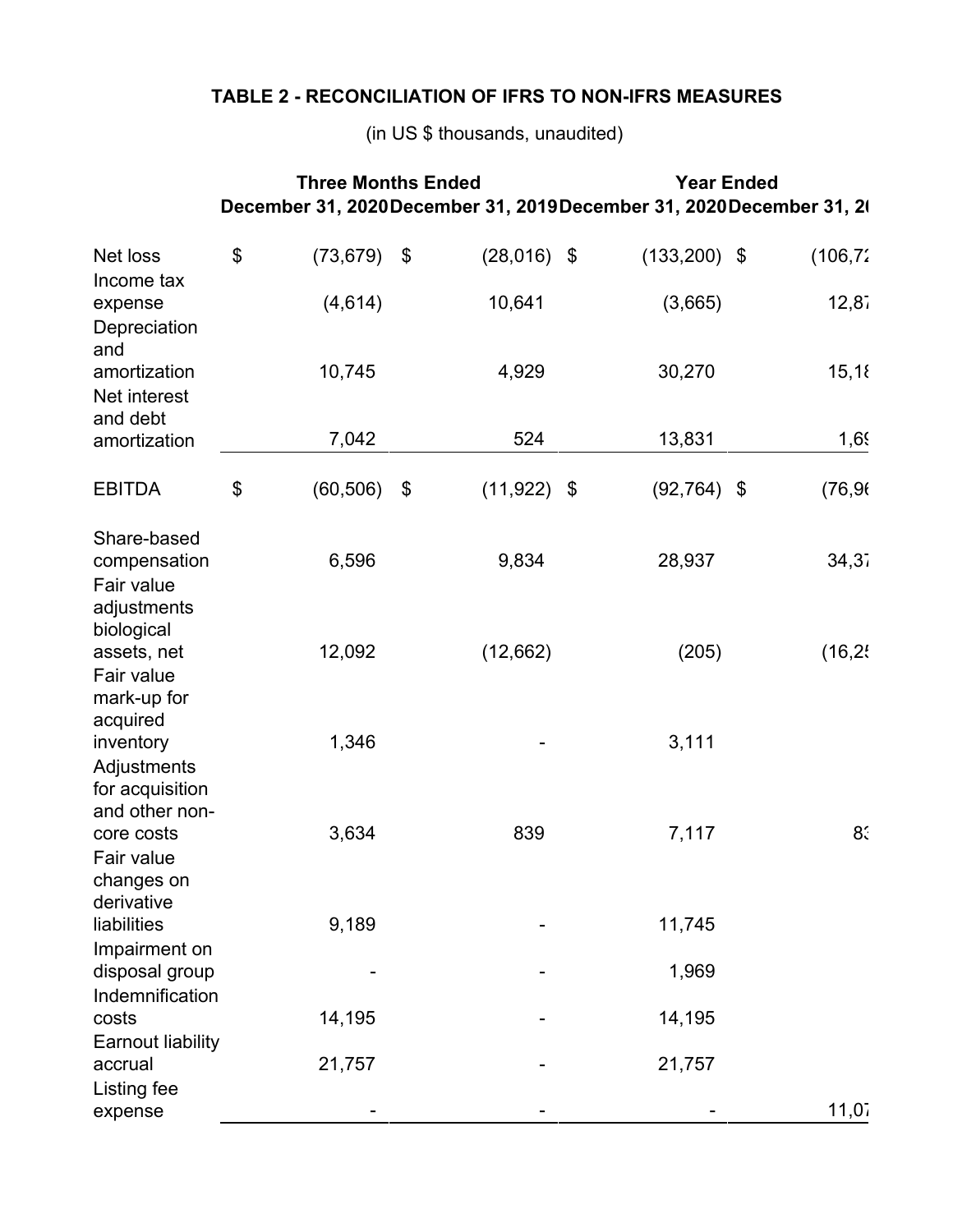| Adjusted      |            |               |               |         |
|---------------|------------|---------------|---------------|---------|
| <b>EBITDA</b> | $8,303$ \$ | $(13,911)$ \$ | $(4, 138)$ \$ | (46, 9) |

## **TABLE 3 - CONDENSED CONSOLIDATED STATEMENTS OF CASH FLOW**

(in US \$ thousands, unaudited)

|                                                                                           | <b>Three Months Ended</b><br>December 31, 2020 December 31, 2019 December 31, 2020 December 31, 2019 |         |                           |               |                                                          |               | <b>Year Ended</b> |                                                                        |  |
|-------------------------------------------------------------------------------------------|------------------------------------------------------------------------------------------------------|---------|---------------------------|---------------|----------------------------------------------------------|---------------|-------------------|------------------------------------------------------------------------|--|
| Net cash<br>used in<br>operating<br>activities<br>Net cash<br>(used in)<br>provided<br>by | \$                                                                                                   | (6,979) | $\boldsymbol{\mathsf{S}}$ | $(6, 117)$ \$ |                                                          | $(42,606)$ \$ |                   | (59, 743)                                                              |  |
| investment<br>activities<br>Net cash<br>provided<br>by                                    |                                                                                                      | (2,788) |                           | (33, 136)     |                                                          | (26, 697)     |                   | (91, 255)                                                              |  |
| financing<br>activities<br><b>Net</b><br>increase                                         |                                                                                                      | 28,736  |                           | 2,211         |                                                          | 82,950        |                   | 152,221                                                                |  |
| (decrease)<br>in cash<br>Cash<br>balance -<br>beginning                                   |                                                                                                      | 18,969  |                           | (37, 042)     |                                                          | 13,647        |                   | 1,223                                                                  |  |
| of period<br>Cash<br>balance -<br>end of                                                  |                                                                                                      | 42,142  |                           | 84,506        |                                                          | 47,464        |                   | 46,241                                                                 |  |
| period                                                                                    |                                                                                                      | 61,111  |                           | 47,464        |                                                          | 61,111        |                   | 47,464                                                                 |  |
|                                                                                           |                                                                                                      |         |                           |               | $\mu = 1100$ $\Phi$ the second state of second the state |               |                   | TABLE 4 - CONDENSED CONSOLIDATED STATEMENTS OF FINANCIAL POSITION (SEL |  |

(in US \$ thousands, unaudited)

|                             | <b>December 31, 2020</b> |  |  |  |
|-----------------------------|--------------------------|--|--|--|
| Cash<br>\$                  | $61,111$ \$              |  |  |  |
| Total current assets        | 213,698                  |  |  |  |
| Property and equipment, net | 114,400                  |  |  |  |
| Right of use assets         | 187,715                  |  |  |  |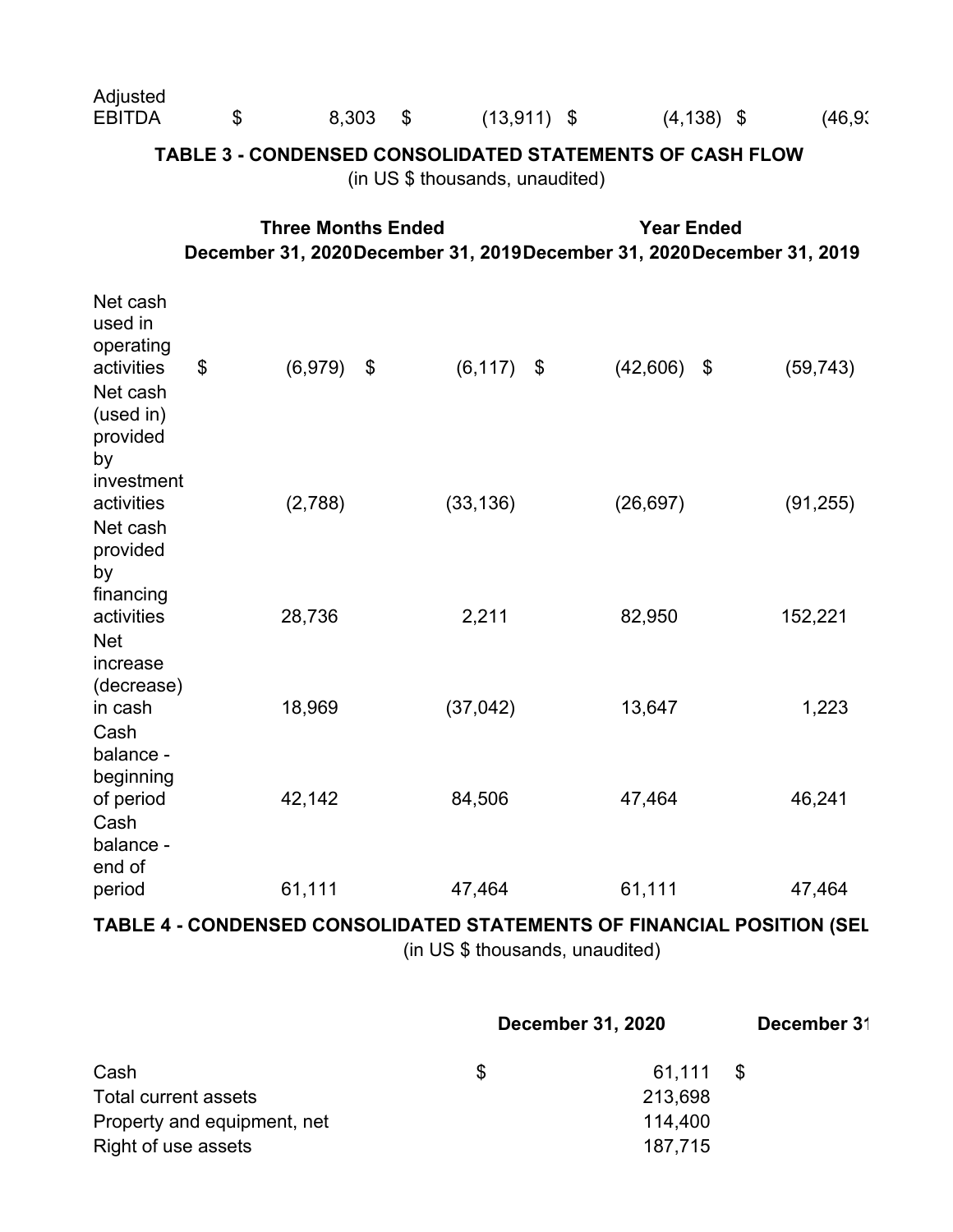| Total assets              | 792,591 |
|---------------------------|---------|
| Total current liabilities | 148,966 |
| <b>Total liabilities</b>  | 470,715 |
| Total equity              | 321,876 |

# **TABLE 5 - COMBINED FINANCIALS AND RECONCILIATIONS**

(in US \$ thousands, unaudited)

|                                                                                                                  | <b>Three Months Ended</b><br>December 31, 2020 December 31, 2019 December 31, 2020 December 31, 2 |               |                           |           |                           |                 | <b>Year Ended</b> |                |  |
|------------------------------------------------------------------------------------------------------------------|---------------------------------------------------------------------------------------------------|---------------|---------------------------|-----------|---------------------------|-----------------|-------------------|----------------|--|
| Revenue, as<br>reported<br>CannAscend                                                                            | \$                                                                                                | 76,064        | $\boldsymbol{\mathsf{S}}$ | 23,172    | $\boldsymbol{\mathsf{S}}$ | 179,503         | \$                | 77,4!          |  |
| revenues<br>Eliminations                                                                                         |                                                                                                   | 5,829<br>(94) |                           | 1,352     |                           | 18,715<br>(309) |                   | 1,3!           |  |
| Combined<br>revenue                                                                                              |                                                                                                   | 81,799        |                           | 24,524    |                           | 197,909         |                   | $78,8^{\circ}$ |  |
| Gross profit<br>before fair<br>value<br>adjustments,<br>as reported<br>CannAscend<br>gross profit<br>before fair | \$                                                                                                | 30,368        | \$                        | 5,489     | \$                        | 65,772          | \$                | 20,60          |  |
| value<br>adjustments<br>Eliminations                                                                             |                                                                                                   | 2,308<br>(46) |                           | 528       |                           | 7,411<br>(185)  |                   | 5'             |  |
| Combined<br>gross profit<br>before fair<br>value<br>adjustments                                                  |                                                                                                   | 32,630        |                           | 6,017     |                           | 72,998          |                   | 21,1           |  |
| Adjusted<br>EBITDA, as<br>reported<br>CannAscend<br>adjusted                                                     | \$                                                                                                | 8,303         | \$                        | (13, 911) | \$                        | (4, 138)        | \$                | (46, 9)        |  |
| <b>EBITDA</b><br>Eliminations                                                                                    |                                                                                                   | 1,213<br>(48) |                           | (419)     |                           | 3,357<br>(124)  |                   | (4)            |  |
| Combined<br>adjusted<br><b>EBITDA</b>                                                                            |                                                                                                   | 9,468         |                           | (14, 330) |                           | (905)           |                   | (47, 3!)       |  |